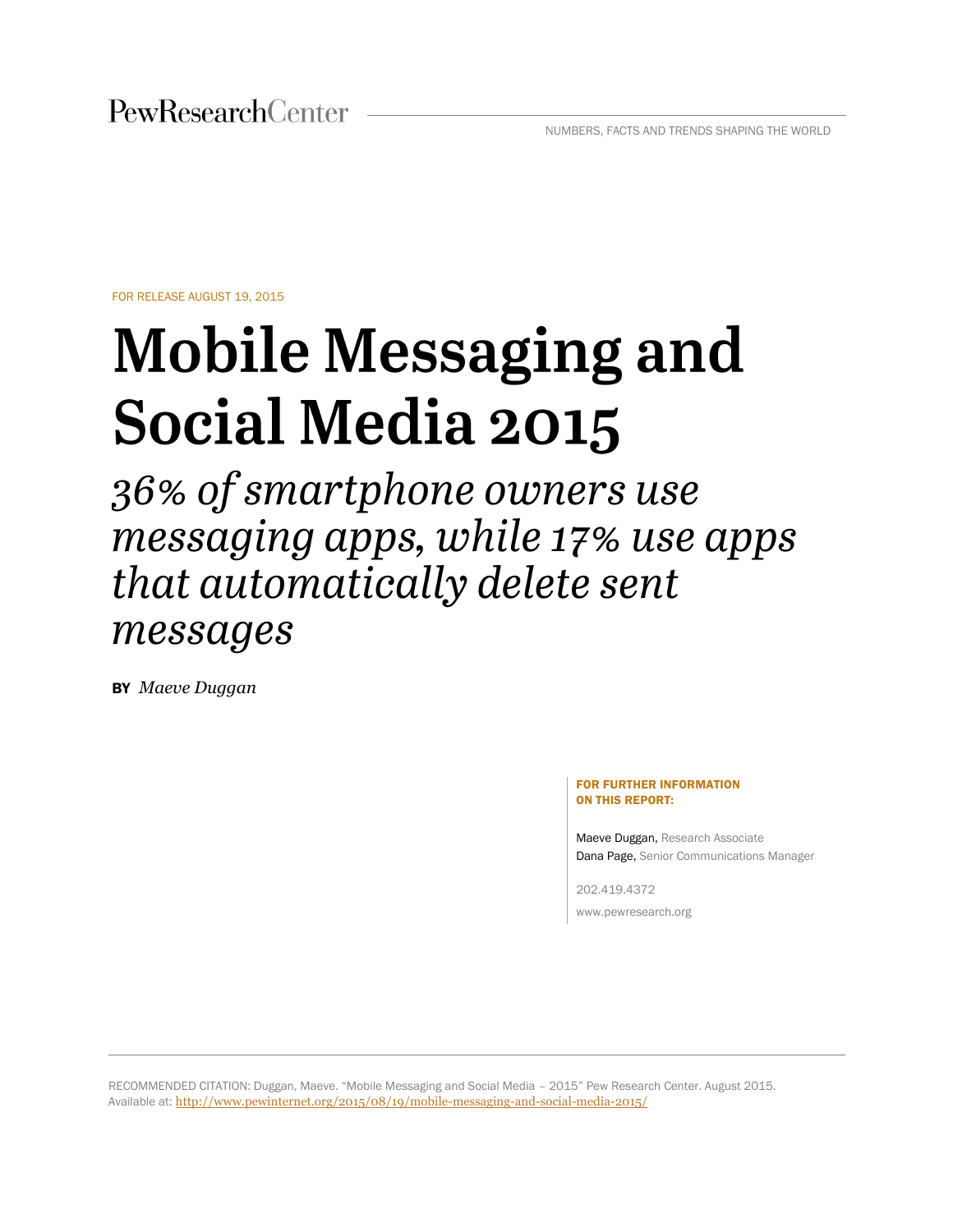# About This Report

This report is a collaborative effort based on the input and analysis of the following individuals. Find related reports online at pewresearch.org/internet.

Maeve Duggan, *Research Associate* Aaron Smith, *Associate Director, Internet, Science, and Technology Research* Lee Rainie, *Director, Internet, Science, and Technology Research* Andrew Perrin, *Research Assistant* Dana Page, *Senior Communications Manager* Margaret Porteus, *Information Graphics Designer* Shannon Greenwood, *Assistant Digital Producer*

# About Pew Research Center

Pew Research Center is a nonpartisan fact tank that informs the public about the issues, attitudes and trends shaping America and the world. It does not take policy positions. The center conducts public opinion polling, demographic research, content analysis and other data-driven social science research. It studies U.S. politics and policy; journalism and media; internet, science and technology; religion and public life; Hispanic trends; global attitudes and trends; and U.S. social and demographic trends. All of the center's reports are available at [www.pewresearch.org.](http://www.pewresearch.org/) Pew Research Center is a subsidiary of The Pew Charitable Trusts, its primary funder.

© Pew Research Center 2015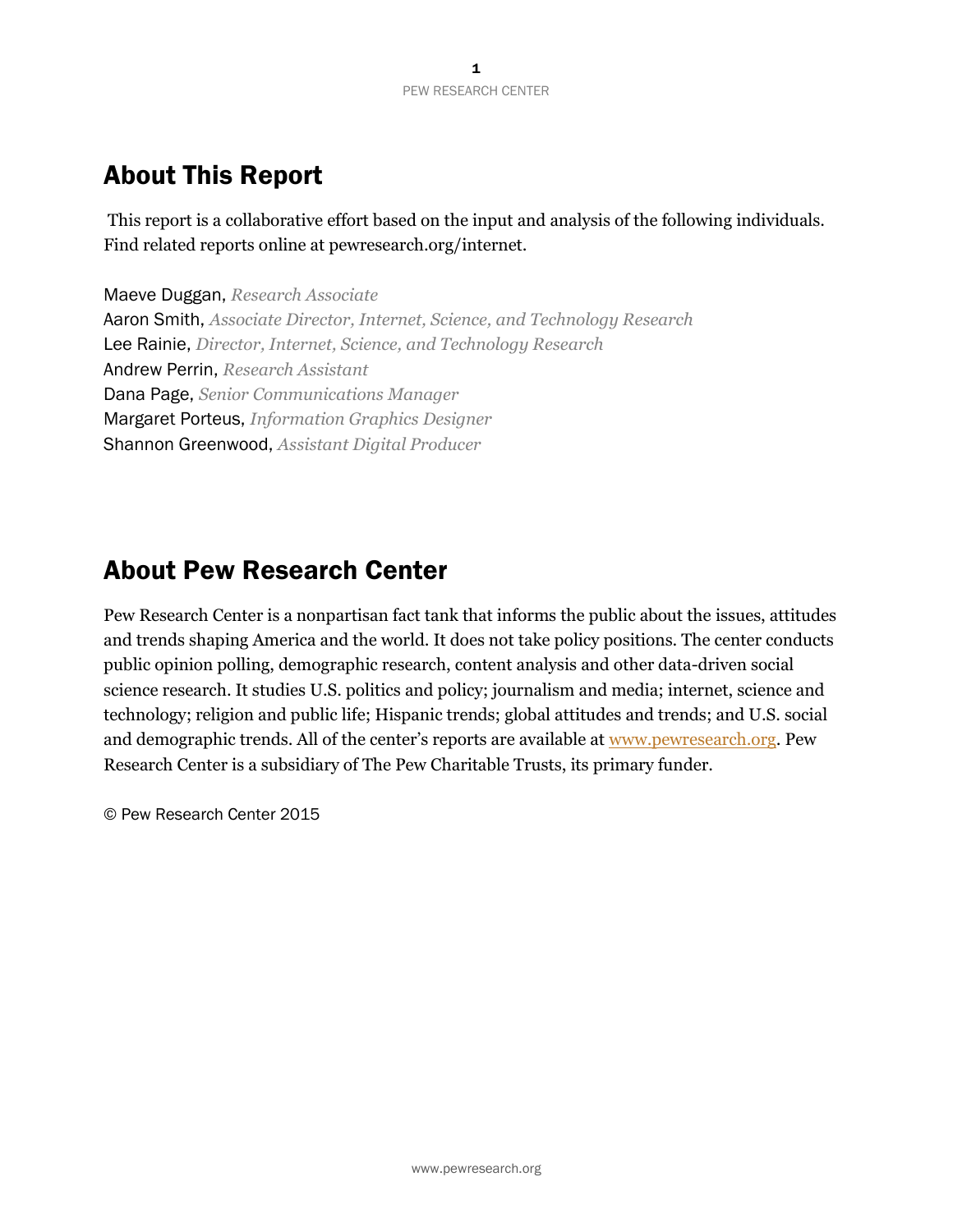# Summary of Findings

In today's world, people — particularly young people — are continually finding and adapting new ways of communicating electronically to fit their needs. Case in point: 2015 marks the first time Pew Research Center has asked specifically about mobile messaging apps as a separate kind of mobile activity apart from cell phone texting. And already, according to a new survey, 36% of smartphone owners report using messaging apps such as WhatsApp, Kik or iMessage, and 17% use apps that automatically delete sent messages such as Snapchat or Wickr.

## Messaging Apps Appeal to Smartphone **Owners**

*% of smartphone owners who use …*



Pew Research Center Survey, March 17-April 12, 2015.

PEW RESEARCH CENTER

Both of these kinds of apps are particularly popular among young adults. Half (49%) of smartphone owners ages 18 to 29 use messaging apps, while 41% use apps that automatically delete sent messages. These apps are free, and when connected to Wi-Fi, they do not use up SMS (Short Messaging Service) or other data. Furthermore, they offer a more private kind of social interaction than traditional social media platforms such as Facebook or Twitter.

The results in this report reflect the noteworthy and rapid emergence of different kinds of communications tools serving different social needs. These new tools add to an already complex and varied terrain of online and mobile interaction.

Overall, this survey found that 85% of adults are internet users and 67% are smartphone users. Throughout this report, analysis is largely based on these groups.

Along with asking about usage of mobile messaging apps, the survey also tracked usage of a variety of social media platforms and online forums. Among the key findings:

 The proportion of online adults who use Pinterest and Instagram has doubled since Pew Research Center first started tracking social media platform adoption in 2012. Some 31% of online adults use Pinterest (up from 15% in 2012), while 28% use Instagram (up from 13% in 2012). However, none of the social media platforms measured in this survey experienced a statistically significant increase in usage between September 2014 and April 2015.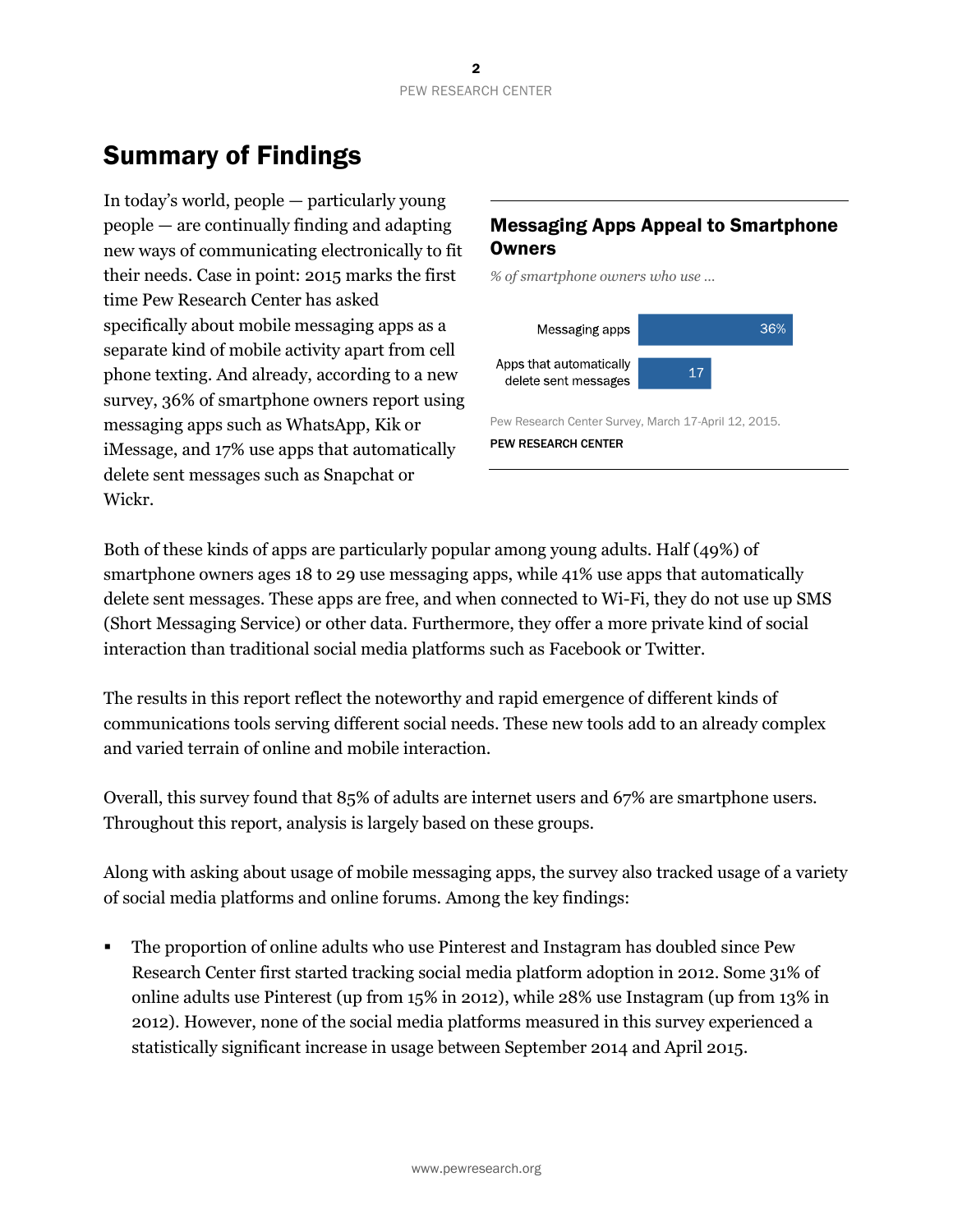- In terms of user engagement, the proportion of Instagram, Pinterest and LinkedIn users who use each respective site daily has increased significantly since September 2014. Fully 59% of Instagram users, 27% of Pinterest users and 22% of LinkedIn users visit these platforms daily.
- Facebook remains the most popular social media site  $-72\%$  of online adults are Facebook users, amounting to 62% of all American adults. Growth on the site has largely plateaued. There has not been a significant change in the overall share of users since 2012. Those on Facebook remain highly engaged with 70% saying they log on daily, including 43% who do so several times a day.
- Some 15% of internet users read or comment in discussion forums such as reddit, Digg or Slashdot, while 10% use the blogging website Tumblr. Young adults are particularly likely to use both Tumblr and discussion forums more generally, and men are more likely than women to participate in discussion forums online.

#### Pinterest and Instagram Usage Doubles Since 2012, Growth on Other Platforms is Slower



*% of online adults who say they use the following social media platform, by year*

Pew Research Center Survey, March 17-April 12, 2015.

PEW RESEARCH CENTER

The analysis in this report is based on telephone interviews conducted March 17, 2015 through April 12, 2015 among a national sample of 1,907 adults, 18 years of age or older, living in all 50 U.S. states and the District of Columbia. 672 respondents were interviewed on a landline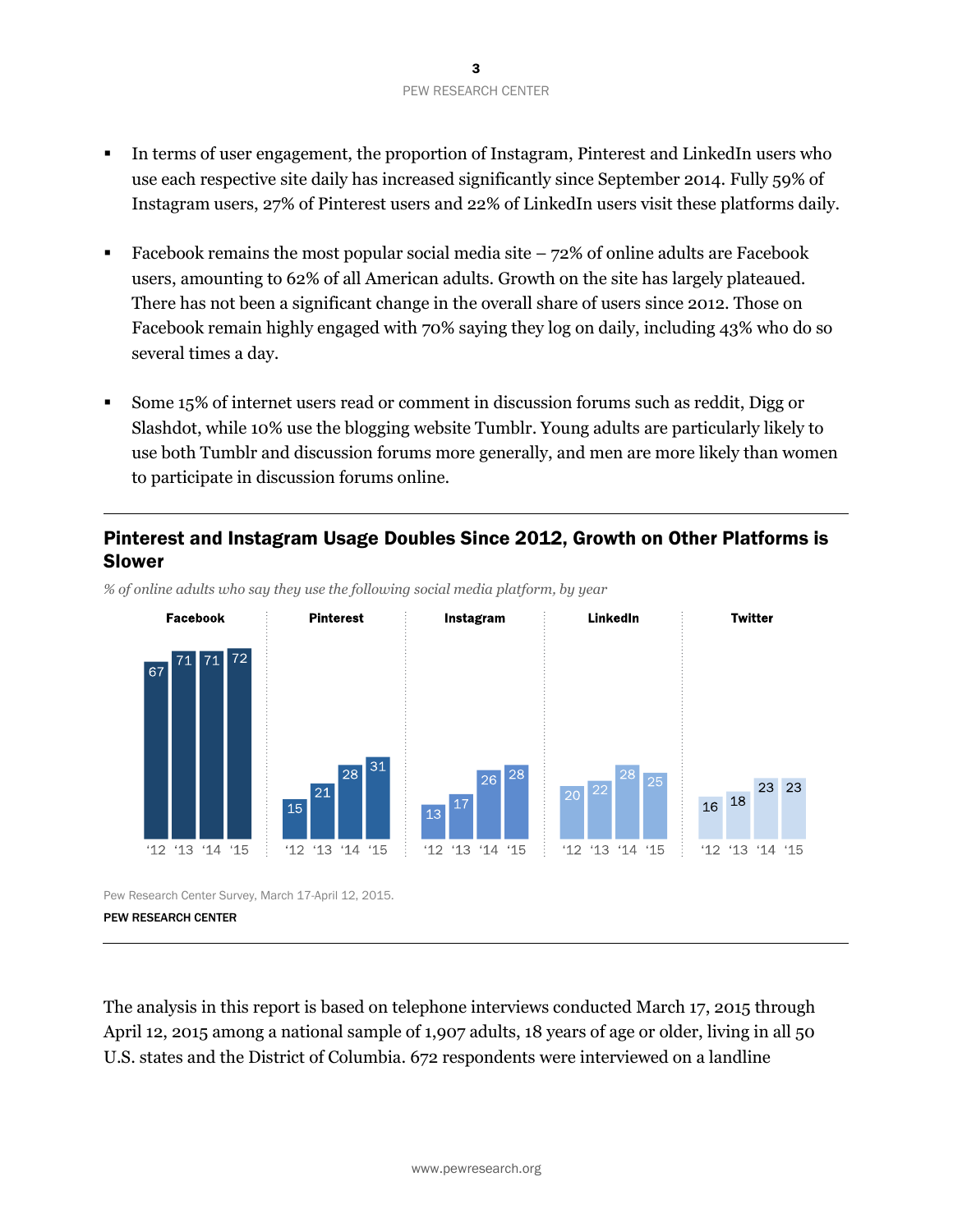#### 4 PEW RESEARCH CENTER

telephone, and 1,235 were interviewed on a cell phone, including 730 who had no landline telephone. Of the full sample, 1,612 are internet users. The margin of sampling error for results based on the full sample is plus or minus 2.6 percentage points. Because many items were based on half samples, results based on internet users in this report have a margin of sampling error of either plus or minus 3.9 percentage points or plus or minus 4.0 percentage points. Results based on smartphone owners have a margin of error of plus or minus 4.6 percentage points. See the Methods section at the end of this report for more details.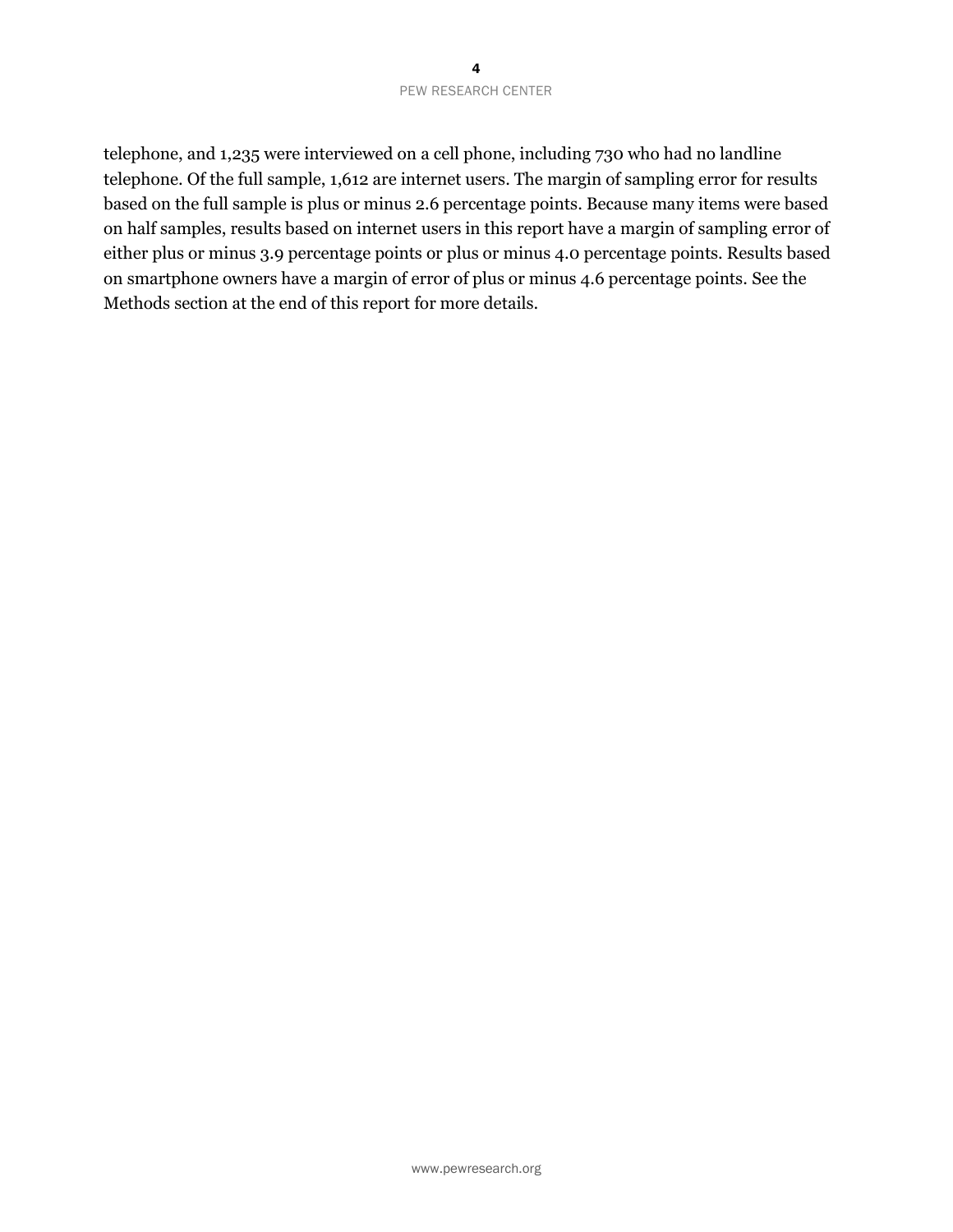# Main Findings

## **Mobile Messaging**

Roughly three-in-ten online adults  $(29\%)$  — and  $36\%$  of smartphone owners — use messaging apps such as WhatsApp, Kik or iMessage. These apps allow mobile users to message one another without using up SMS data, which is required when exchanging traditional text messages. Some of these messaging apps, such as iMessage, maintain conversations even if a user switches between devices, such as a tablet, laptop or desktop computer, or cell phone.

Messaging apps are especially popular among young adults. Among smartphone owners ages 18 to 29, 49% use messaging apps. However, these apps are relatively popular with older

## Mobile Messaging Apps Particularly Popular Among Young Adults

*Among smartphone owners, the % who use messaging apps and apps that automatically delete sent messages*

|                                       | <b>Messaging apps</b> | Auto-delete apps |
|---------------------------------------|-----------------------|------------------|
| Total                                 | 36%                   | 17%              |
| Men                                   | 37                    | 17               |
| Women                                 | 36                    | 18               |
| White, Non-Hispanic                   | 34                    | 18               |
| Black, Non-Hispanic                   | $N/A*$                | $N/A*$           |
| Hispanic                              | $N/A*$                | $N/A*$           |
| 18-29                                 | 49                    | 41               |
| 30-49                                 | 37                    | 11               |
| $50+$                                 | 24                    | 4                |
| High school grad or less              | 30                    | 19               |
| Some college                          | 34                    | 20               |
| College+                              | 45                    | 13               |
| Less than \$50,000/yr                 | 37                    | 18               |
| \$50,000+                             | 36                    | 17               |
| Urban                                 | 42                    | 22               |
| Suburban                              | 37                    | 15               |
| <b>Rural</b> (n=99 smartphone owners) | 22                    | 13               |

Source: Pew Research Center, March 17-April 12, 2015.

\* Because some questions were given to half the respondents, there are not enough cases to allow sufficient statistical analysis for these groups.

#### PEW RESEARCH CENTER

smartphone owners as well: 37% of smartphone owners age 30 to 49 and 24% of those ages 50 and older use mobile messaging apps.

In addition, 14% of online adults — and 17% of smartphone owners — use apps that automatically delete the messages they send, such as Snapchat or Wickr. These ephemeral messaging apps hold particular appeal to younger smartphone owners: Fully 41% of smartphone owners ages 18 to 29 use these services, compared with just 11% of smartphone owners ages 30 to 49 and 4% of those 50 and older.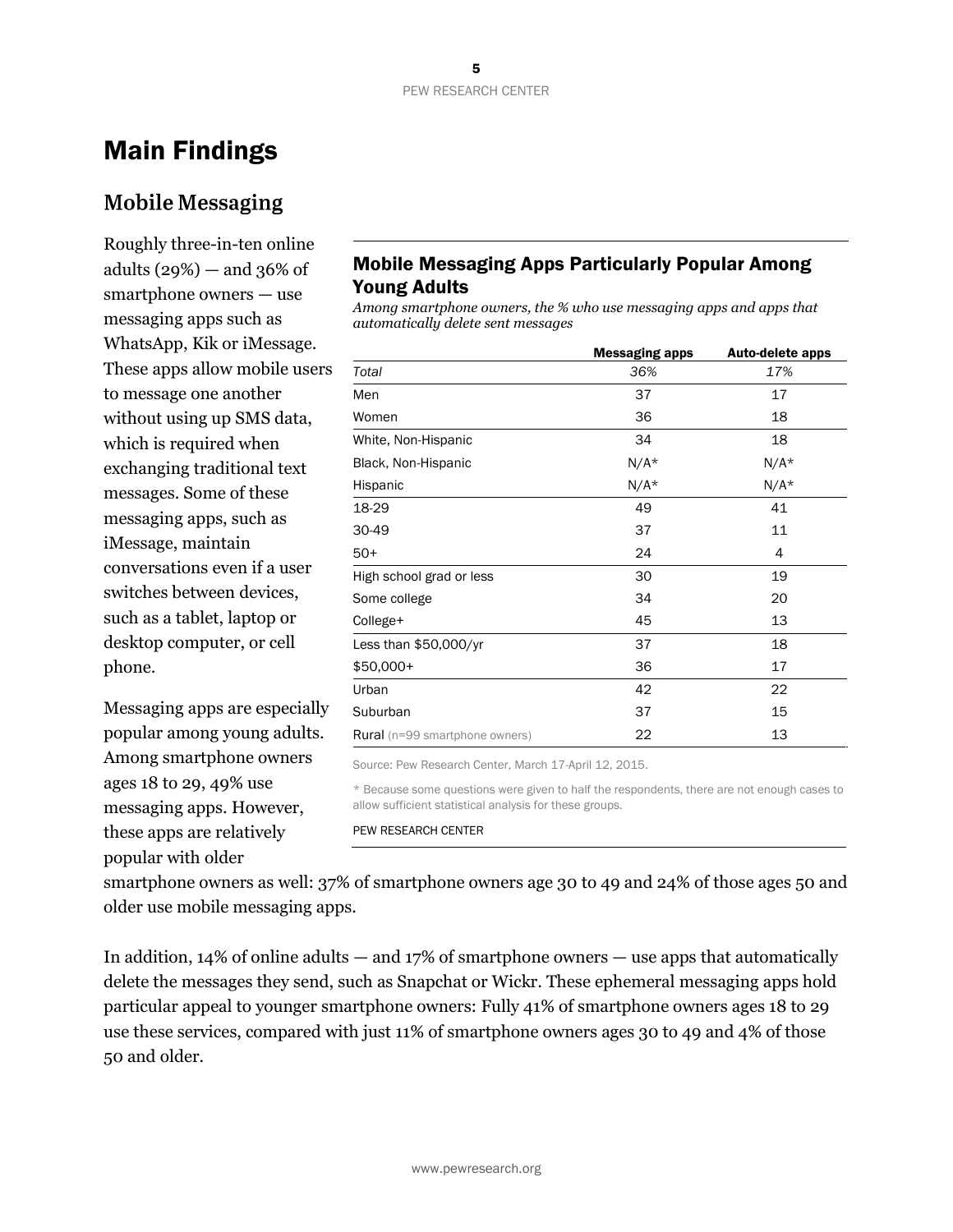## **Discussion Forums and Tumblr**

Various discussion forums have been in existence since the dawn of the web. Indeed, a 2002 Pew Research survey found that [25% of](http://www.pewinternet.org/2003/12/22/part-2-web-use-and-communication-activities/#about-a-quarter-of-internet-users-have-taken-part-in-chat-rooms-or-online-discussions)  [online adults](http://www.pewinternet.org/2003/12/22/part-2-web-use-and-communication-activities/#about-a-quarter-of-internet-users-have-taken-part-in-chat-rooms-or-online-discussions) had participated in online chat rooms or discussions. These platforms have changed over time and have garnered followers despite the explosion of social media platforms and other sources of online content in the intervening years. Today, 15% of online adults read or comment on modern-day discussion forums such as reddit, Digg or Slashdot. <sup>1</sup>

These types of discussion sites are relatively popular among young adults – 23% of those 18 to 29 say they use online discussion forums. In addition, online men are more likely than online women to use discussion forums (20% vs. 11%).

l

#### Demographics of Online Discussion Forums

*Among internet users, the % who read or comment in discussion forums such as reddit, Digg or Slashdot*

|                            | Internet users |
|----------------------------|----------------|
| Total                      | 15%            |
| Men                        | 20             |
| Women                      | 11             |
| White, Non-Hispanic        | 16             |
| Black, Non-Hispanic (n=94) | 13             |
| Hispanic (n=99)            | 17             |
| 18-29                      | 23             |
| 30-49                      | 14             |
| 50-64                      | 13             |
| $65+$                      | 8              |
| High school grad or less   | 11             |
| Some college               | 20             |
| College+                   | 15             |
| Less than $$30,000/yr$     | 20             |
| \$30,000-\$49,999          | 12             |
| \$50,000-\$74,999 (n=98)   | 14             |
| $$75,000+$                 | 18             |
| Urban                      | 19             |
| Suburban                   | 14             |
| Rural                      | 10             |

Source: Pew Research Center, March 17-April 12, 2015.

<sup>1</sup> In a 2013 survey, 6% of internet users indicated that they used reddit specifically, but this survey did not ask about reddit alone.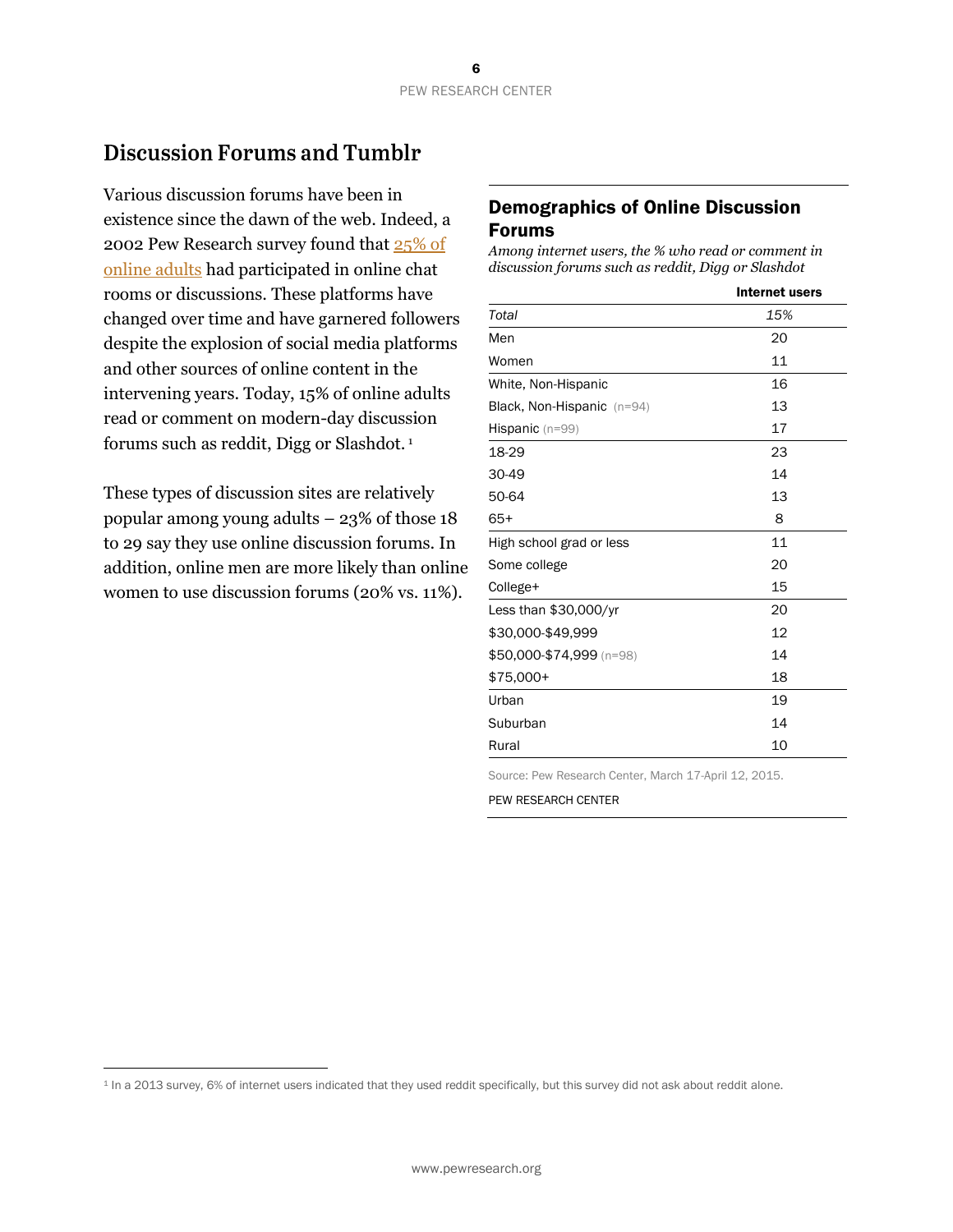One-in-ten online adults (10%) use Tumblr, a slight increase from the 6% who did so the last time Pew Research asked in December 2012. As with many of the platforms and services discussed in this report, young adults are especially likely to use Tumblr: 20% of online adults age 18 to 29 do so. Tumblr usage is also particularly high among urban residents: 16% of urban internet users use Tumblr, compared with 8% of suburban residents and just 3% of rural residents.

#### Demographics of Tumblr

*Among internet users, the % who use Tumblr*

|                            | Internet users |
|----------------------------|----------------|
| Total                      | 10%            |
| Men                        | 10             |
| Women                      | 11             |
| White, Non-Hispanic        | 9              |
| Black, Non-Hispanic (n=94) | 15             |
| <b>Hispanic</b> $(n=99)$   | 15             |
| 18-29                      | 20             |
| 30-49                      | 11             |
| 50-64                      | 5              |
| $65+$                      | $\overline{2}$ |
| High school grad or less   | 10             |
| Some college               | 13             |
| College+                   | 9              |
| Less than $$30,000/yr$     | 16             |
| \$30,000-\$49,999          | 8              |
| \$50,000-\$74,999 (n=98)   | 4              |
| $$75,000+$                 | 11             |
| Urban                      | 16             |
| Suburban                   | 8              |
| Rural                      | 3              |

Source: Pew Research Center, March 17-April 12, 2015.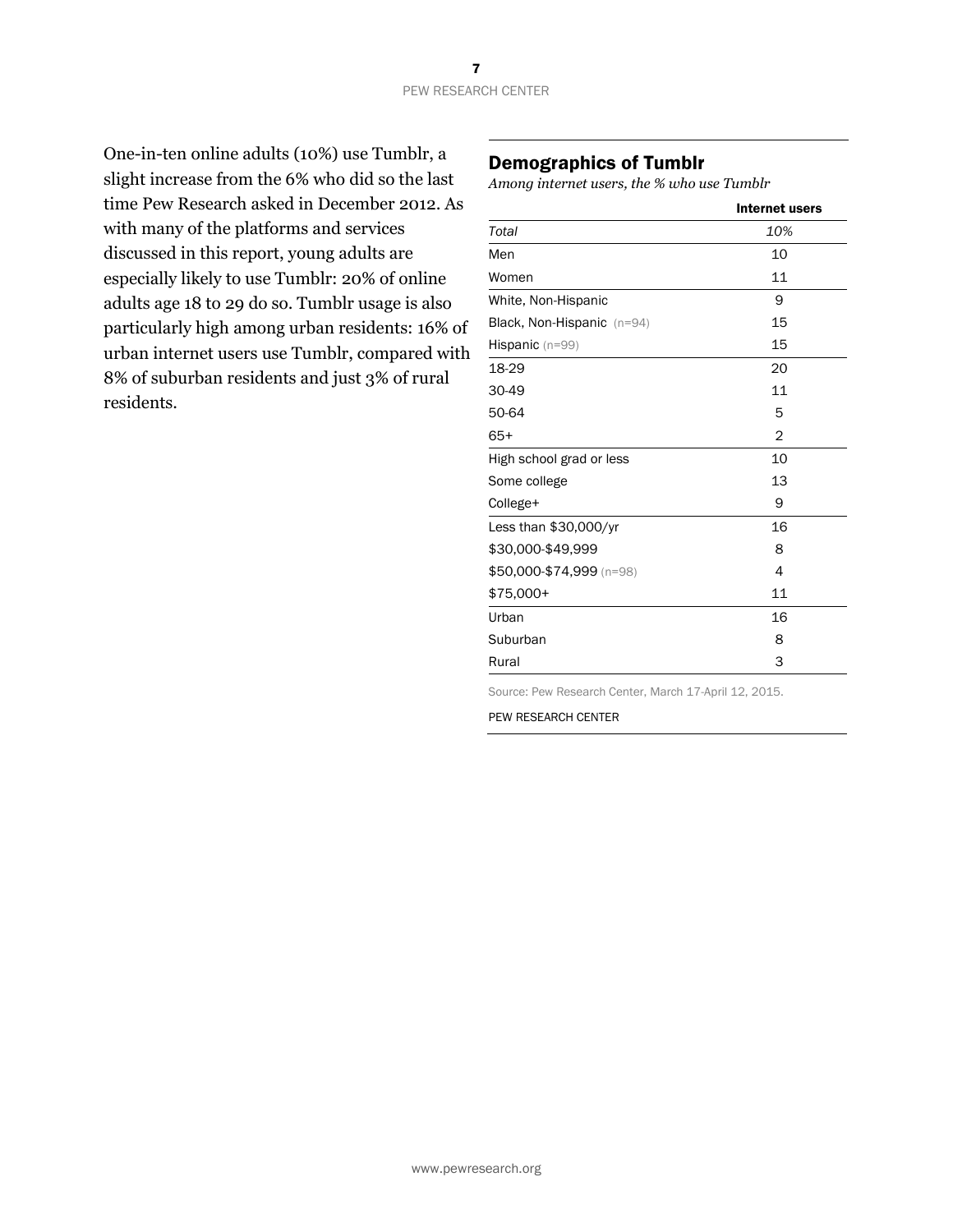## **Social Media**

Over the past four years, almost all of the major social media platforms that are consistently tracked in Pew Research surveys<sup>2</sup> have seen a significant increase in the proportion of U.S. adults who use them. Some have witnessed more rapid growth than others.

While Facebook remains the most popular social media site among internet users, it was the only platform not to see significant growth among internet users since 2012. Today, 72% of online adults use Facebook, a change that is not statistically significant from the 67% who did so in 2012.

Other sites, such as Pinterest and Instagram (which is owned by Facebook), have experienced significant growth between 2012 and 2015. Today 31% of online adults use Pinterest, up from 15% in 2012. Likewise, 28% of online adults use Instagram, a 15-point increase from the 13% of internet users who did so in 2012.

## Pinterest and Instagram Usage Doubles Since 2012, Growth on Other Platforms Slower



*% of online adults who say they use the following social media platform, by year*

Pew Research Center Survey, March 17-April 12, 2015.

#### PEW RESEARCH CENTER

l

<sup>2</sup> These include Facebook, Twitter, Pinterest, Instagram and LinkedIn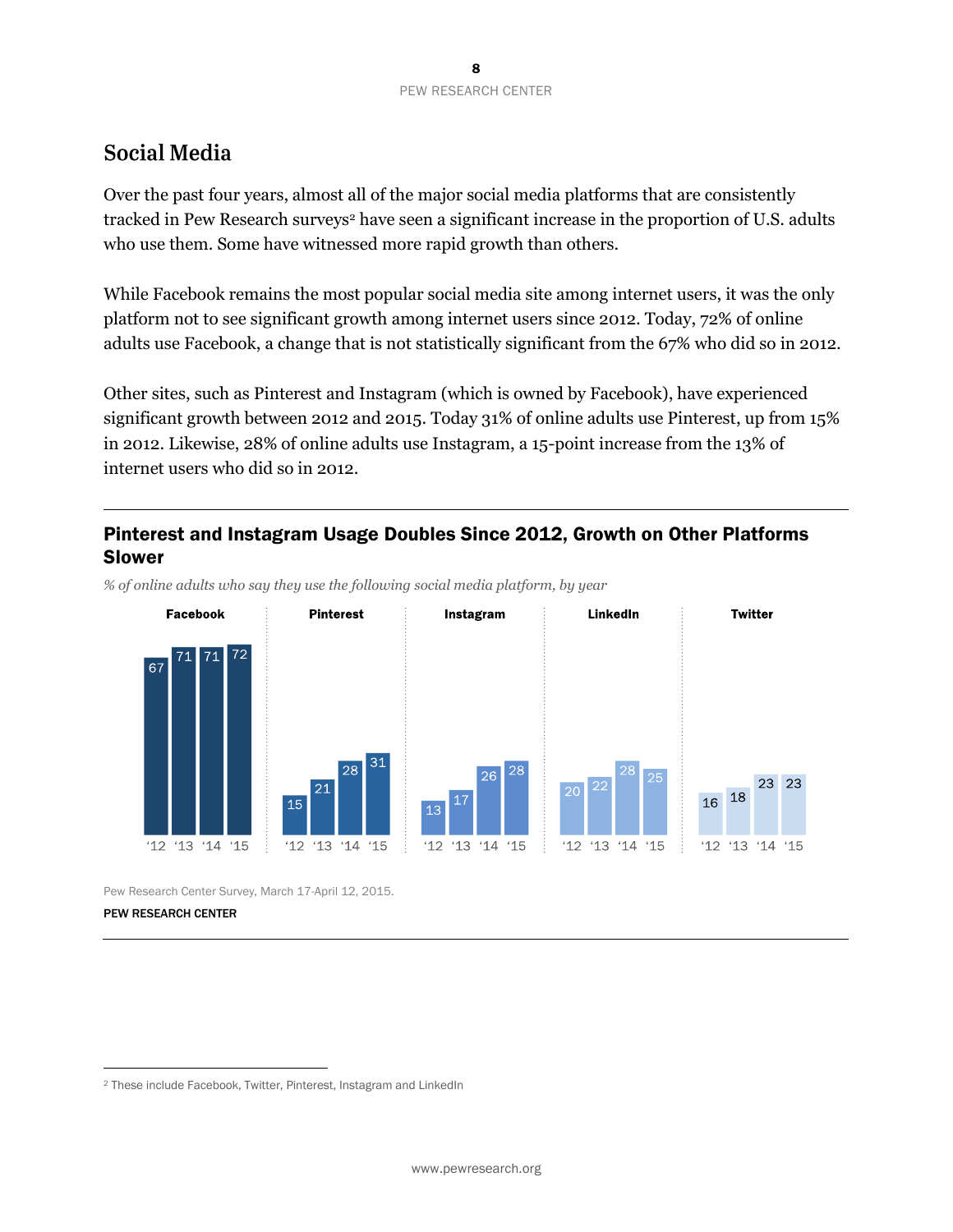LinkedIn and Twitter both saw significant rates of growth, but at a slower pace. A quarter of online adults use LinkedIn, up from 20% in 2012. And some 23% of online adults use Twitter, a 7-point increase from the 16% who did so in 2012.

However, none of these platforms experienced a significant increase in usage between September 2014 and April 2015.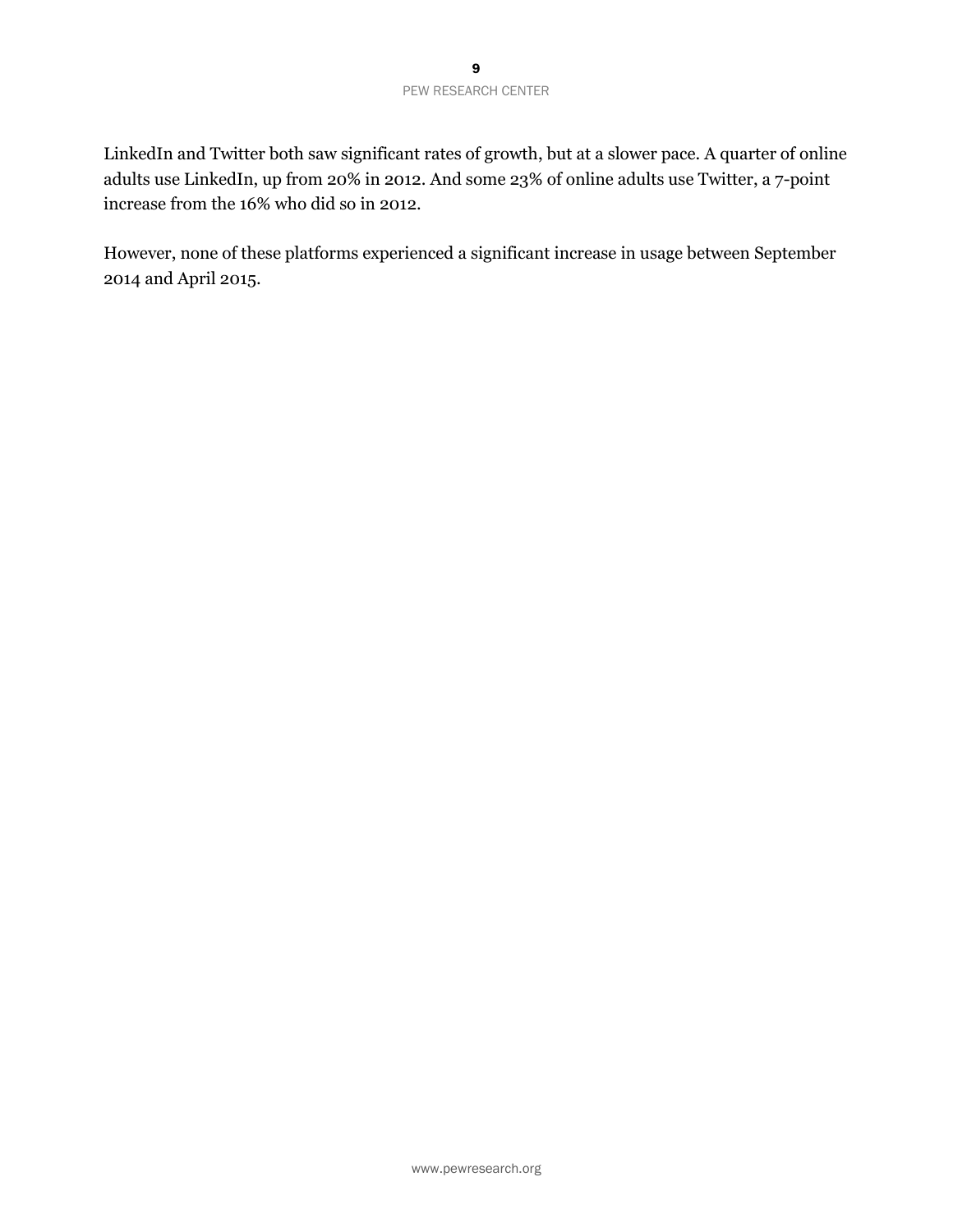# The Demographics of Social Media Users

The following analysis discusses the demographic characteristics of each of the five social media platforms in the survey.

## Facebook — 72% of adult internet users/62% of entire adult population

Fully 72% of online American adults use Facebook, a proportion unchanged from September 2014. Usage continues to be especially popular among online women, 77% of whom are users. In addition, 82% of online adults ages 18 to 29 use Facebook, along with 79% of those ages 30 to 49, 64% of those ages 50 to 64 and 48% of those 65 and older.

#### Facebook Demographics

*Among internet users, the % who use Facebook*

|                            | Internet users |
|----------------------------|----------------|
| Total                      | 72%            |
| Men                        | 66             |
| Women                      | 77             |
| White, Non-Hispanic        | 70             |
| Black, Non-Hispanic (n=85) | 67             |
| Hispanic                   | 75             |
| 18-29                      | 82             |
| 30-49                      | 79             |
| 50-64                      | 64             |
| $65+$                      | 48             |
| High school grad or less   | 71             |
| Some college               | 72             |
| College+                   | 72             |
| Less than $$30,000/yr$     | 73             |
| \$30,000-\$49,999          | 72             |
| \$50,000-\$74,999          | 66             |
| \$75,000+                  | 78             |
| Urban                      | 74             |
| Suburban                   | 72             |
| Rural                      | 67             |

Source: Pew Research Center, March 17-April 12, 2015.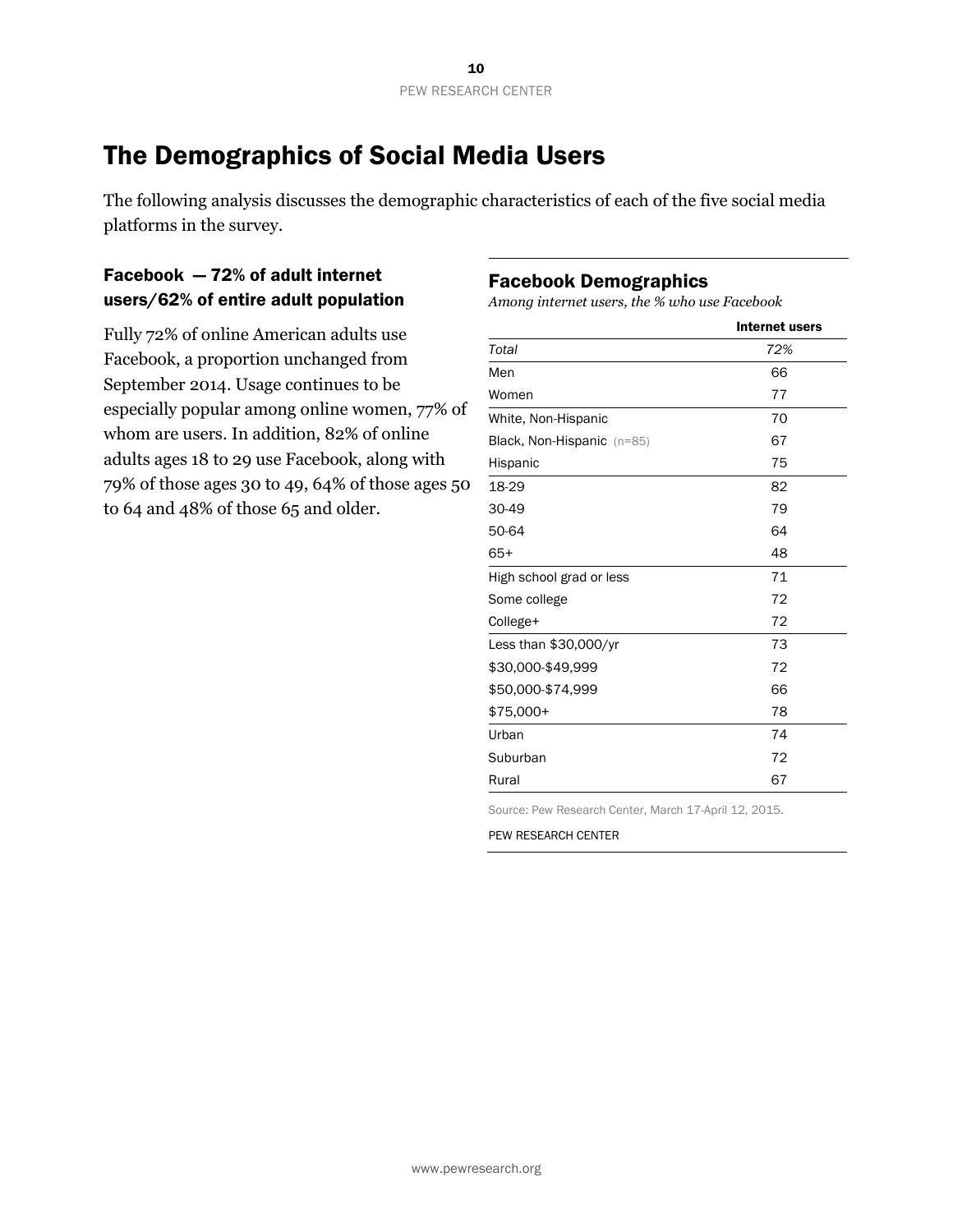## Pinterest — 31% of adult internet users/26% of entire adult population

Some 31% of online adults use Pinterest, a proportion that is unchanged from the 28% of online adults who did so in September 2014. Women continue to dominate Pinterest – 44% of online women use the site, compared with 16% of online men. Those under the age of 50 are also more likely to be Pinterest users – 37% do so, compared with 22% of those ages 50 and older.

#### Pinterest Demographics

*Among internet users, the % who use Pinterest*

|                            | Internet users |
|----------------------------|----------------|
| Total                      | 31%            |
| Men                        | 16             |
| Women                      | 44             |
| White, Non-Hispanic        | 32             |
| Black, Non-Hispanic (n=85) | 23             |
| Hispanic                   | 32             |
| 18-29                      | 37             |
| 30-49                      | 36             |
| 50-64                      | 24             |
| $65+$                      | 16             |
| High school grad or less   | 25             |
| Some college               | 37             |
| College+                   | 31             |
| Less than $$30,000/yr$     | 24             |
| \$30,000-\$49,999          | 37             |
| \$50,000-\$74,999          | 41             |
| \$75,000+                  | 30             |
| Urban                      | 26             |
| Suburban                   | 34             |
| Rural                      | 31             |

Source: Pew Research Center, March 17-April 12, 2015.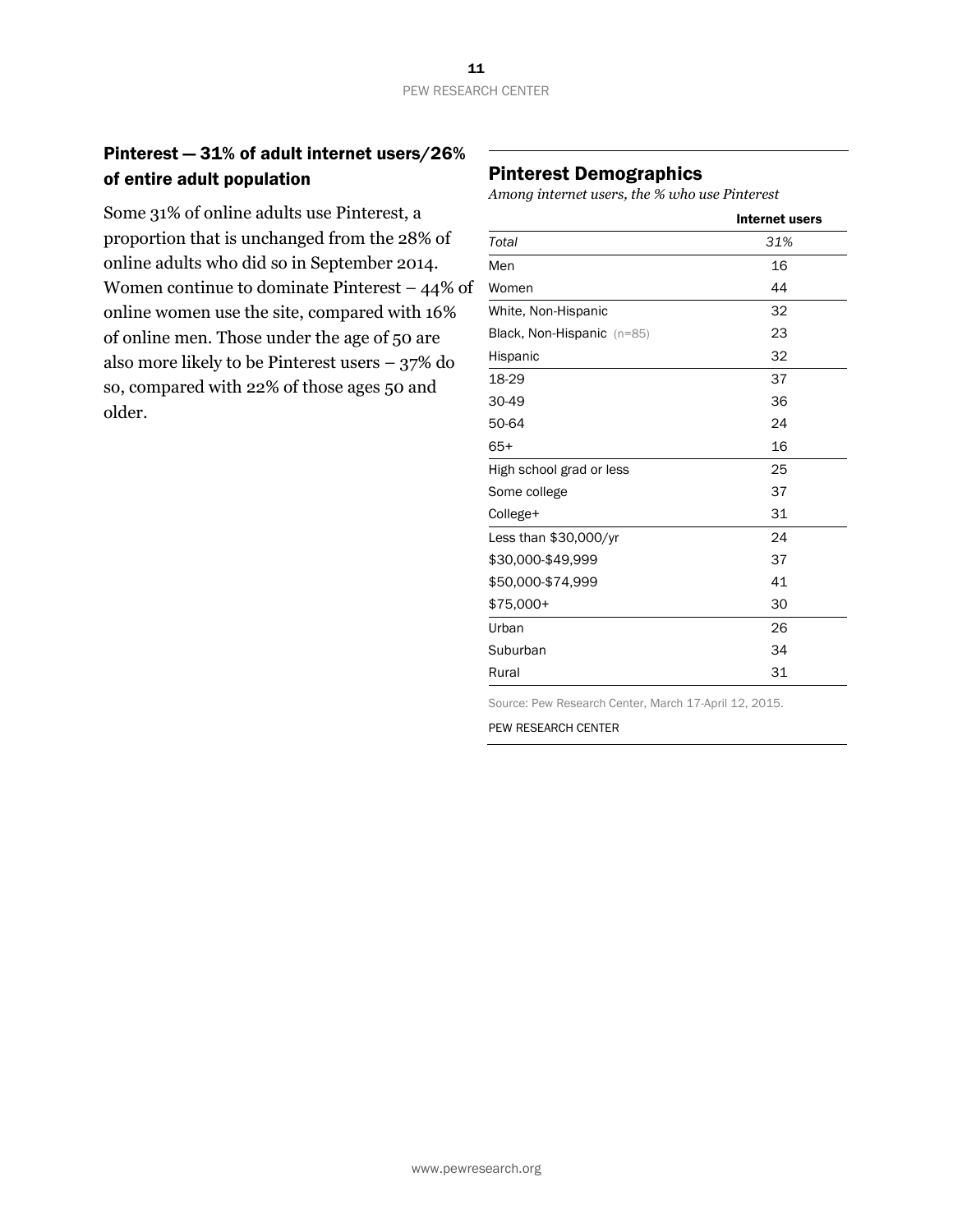#### Instagram — 28% of adult internet users/24% of entire adult population

Some 28% of online adults use Instagram, a proportion that is unchanged from the 26% of online adults who did so in September 2014. Instagram continues to be popular with nonwhites and young adults: 55% of online adults ages 18 to 29 use Instagram, as do 47% of African Americans and 38% of Hispanics. Additionally, online women continue to be more likely than online men to be Instagram users (31% vs. 24%).

#### Instagram Demographics

*Among internet users, the % who use Instagram*

|                            | <b>Internet users</b> |
|----------------------------|-----------------------|
| Total                      | 28%                   |
| Men                        | 24                    |
| Women                      | 31                    |
| White, Non-Hispanic        | 21                    |
| Black, Non-Hispanic (n=85) | 47                    |
| Hispanic                   | 38                    |
| 18-29                      | 55                    |
| 30-49                      | 28                    |
| 50-64                      | 11                    |
| $65+$                      | 4                     |
| High school grad or less   | 25                    |
| Some college               | 32                    |
| College+                   | 26                    |
| Less than $$30,000/yr$     | 26                    |
| \$30,000-\$49,999          | 27                    |
| \$50,000-\$74,999          | 30                    |
| \$75,000+                  | 26                    |
| Urban                      | 32                    |
| Suburban                   | 28                    |
| Rural                      | 18                    |

Source: Pew Research Center, March 17-April 12, 2015.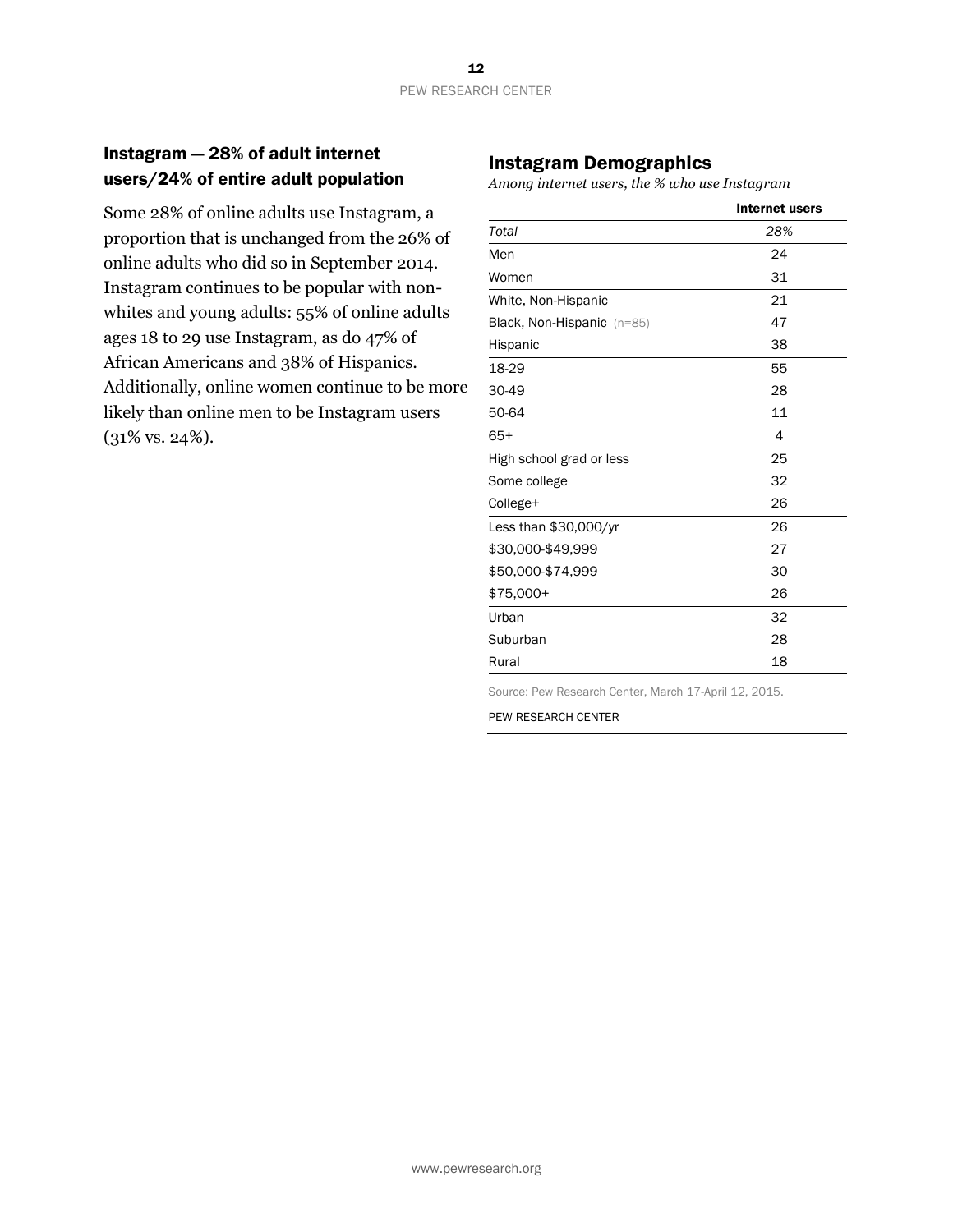## LinkedIn — 25% of adult internet users/22% of entire adult population

A quarter of online adults use LinkedIn, a proportion that is unchanged from the 28% of online adults who did so in September 2014. As was true in previous surveys of LinkedIn usage, the platform is especially popular among working-age adults as well as college graduates and those with relatively high household incomes. LinkedIn is the only major social media platform for which usage rates are higher among 30- to 49-year-olds than among 18- to 29-year-olds. Fully 46% of online adults who have graduated from college are LinkedIn users, compared with just 9% of online adults with a high school diploma or less. The site continues to be popular among the employed  $-32\%$  are LinkedIn users, compared with 14% of online adults who are not employed.

## LinkedIn Demographics

*Among internet users, the % who use LinkedIn*

|                            | Internet users |
|----------------------------|----------------|
| Total                      | 25%            |
| Men                        | 26             |
| Women                      | 25             |
| White, Non-Hispanic        | 26             |
| Black, Non-Hispanic (n=94) | 22             |
| Hispanic (n=99)            | 22             |
| 18-29                      | 22             |
| 30-49                      | 32             |
| 50-64                      | 26             |
| $65+$                      | 12             |
| High school grad or less   | 9              |
| Some college               | 25             |
| College+                   | 46             |
| Less than \$30,000/yr      | 17             |
| \$30,000-\$49,999          | 21             |
| \$50,000-\$74,999          | 32             |
| \$75,000+                  | 41             |
| Employed                   | 32             |
| Not employed*              | 14             |
| Urban                      | 30             |
| Suburban                   | 26             |
| Rural                      | 12             |

Source: Pew Research Center, March 17-April 12, 2015.

\*Not employed includes those who are retired, not employed for pay, disabled, or students.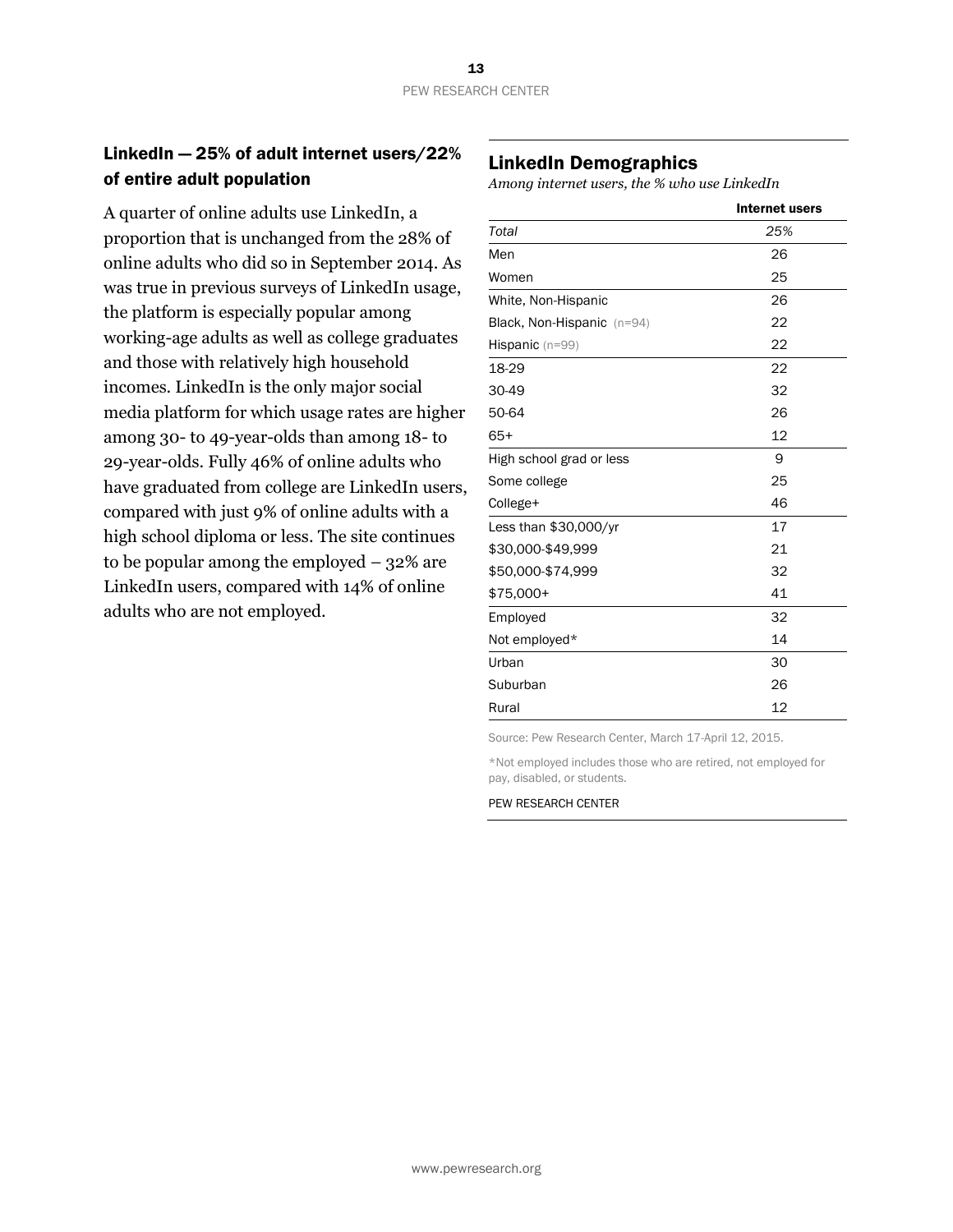## Twitter — 23% of all internet users/20% of entire adult population

Some 23% of all online adults use Twitter, a proportion that is identical to the 23% of online adults who did so in September 2014. Internet users living in urban areas are more likely than their suburban or rural counterparts to use Twitter. Three-in-ten online urban residents use the site, compared with 21% of suburbanites and 15% of those living in rural areas. Twitter is more popular among younger adults  $-30\%$  of online adults under 50 use Twitter, compared with 11% of online adults ages 50 and older.

#### Twitter Demographics

*Among internet users, the % who use Twitter*

|                            | <b>Internet users</b> |
|----------------------------|-----------------------|
| Total                      | 23%                   |
| Men                        | 25                    |
| Women                      | 21                    |
| White, Non-Hispanic        | 20                    |
| Black, Non-Hispanic (n=85) | 28                    |
| Hispanic                   | 28                    |
| 18-29                      | 32                    |
| 30-49                      | 29                    |
| 50-64                      | 13                    |
| $65+$                      | 6                     |
| High school grad or less   | 19                    |
| Some college               | 23                    |
| College+                   | 27                    |
| Less than $$30,000/yr$     | 21                    |
| \$30,000-\$49,999          | 19                    |
| \$50,000-\$74,999          | 25                    |
| \$75,000+                  | 26                    |
| Urban                      | 30                    |
| Suburban                   | 21                    |
| Rural                      | 15                    |

Source: Pew Research Center, March 17-April 12, 2015.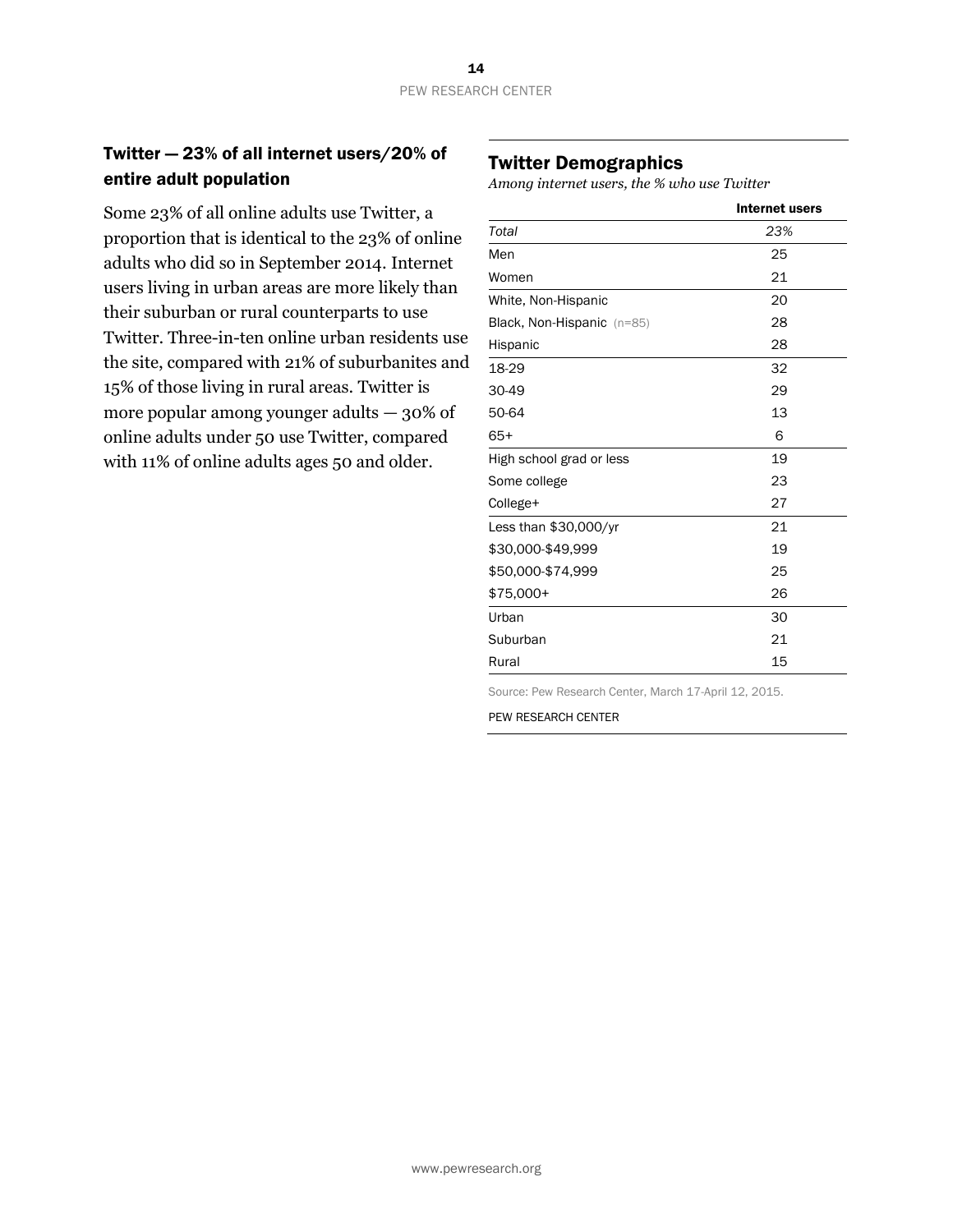# **Frequency of Use on Social Media Sites**

While there were no changes in overall usership on any site when comparing data from the fall of 2014 and the spring of 2015, a few social media platforms did see an increase in user engagement. The proportion of daily users on Instagram, Pinterest and LinkedIn increased significantly from 2014.

Today, 59% of Instagram users are on the platform daily, including 35% who visit several times a day. This 59% figure reflects a 10-point increase from September 2014 when 49% of Instagram users reported visiting the site on a daily basis. Similarly, the proportion of Pinterest users who visit the platform daily rose from 17% in September 2014 to 27% in April 2015, while the proportion of daily users on LinkedIn increased from 13% to 22% over the same time period.

## Facebook and Instagram Users Highly Engaged on Daily Basis

*Among the users of each respective site, the % who use that site with the following frequencies (e.g., 70% of Facebook users use the site on a daily basis)*



Source: Pew Research Center, March 17-April 12, 2015. PEW RESEARCH CENTER

Twitter saw no significant changes in its proportion of daily users. Some 38% of those on Twitter use the site daily, a figure that is statistically unchanged from the 36% who did in 2014.

Facebook continues to have the most engaged users – 70% log on daily, including 43% who do so several times a day. This overall proportion of daily users, however, is unchanged from the 70% who used Facebook daily in 2014.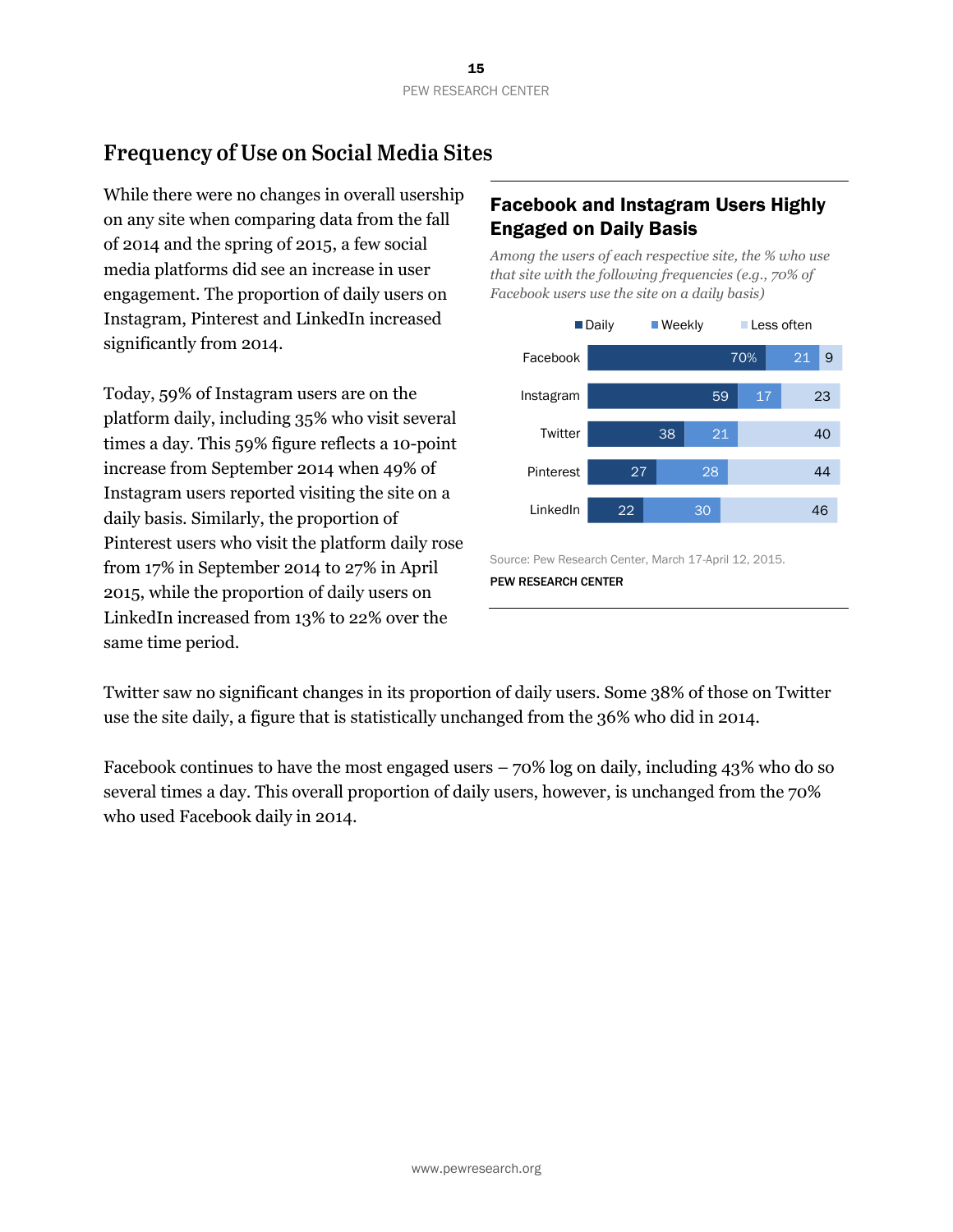# **Methods**

The analysis in this report is based on telephone interviews conducted March 17, 2015 through April 12, 2015 among a national sample of 1,907 adults, 18 years of age or older, living in all 50 U.S. states and the District of Columbia. 672 respondents were interviewed on a landline telephone, and 1,235 were interviewed on a cell phone, including 730 who had no landline telephone. The full survey included interviews with respondents ages 16 and 17; the 1,907 respondents in this analysis include only those 18 and older. The survey was conducted by interviewers at Princeton Data Source under the direction of Princeton Survey Research Associates International. A combination of landline and cell phone random digit dial samples were used; both samples were provided by Survey Sampling International. Interviews were conducted in English and Spanish. Respondents in the landline sample were selected by randomly asking for the youngest adult male or female who was at home. Interviews in the cell phone sample were conducted with the person who answered the phone, if that person was 16 years of age or older. For detailed information about our survey methodology, visit: <http://www.pewresearch.org/methodology/u-s-survey-research/>

The combined landline and cell phone samples are weighted using an iterative technique that matches gender, age, education, race, Hispanic origin and nativity, and region to parameters from the 2013 Census Bureau's American Community Survey and population density to parameters from the Decennial Census. The sample also is weighted to match current patterns of telephone status (landline only, cell phone only or both landline and cell phone), based on extrapolations from the 2014 National Health Interview Survey. The weighting procedure also accounts for the fact that respondents with both landline and cell phones have a greater probability of being included in the combined sample and adjusts for household size among respondents with a landline phone. The margins of error reported and statistical tests of significance are adjusted to account for the survey's design effect, a measure of how much efficiency is lost from the weighting procedures.

The following table shows the unweighted sample sizes and the error attributable to sampling that would be expected at the 95% level of confidence for different groups in the survey:

| Group                    | <b>Unweighted</b><br>sample size | Plus or minus         |
|--------------------------|----------------------------------|-----------------------|
| Total sample             | 1.907                            | 2.6 percentage points |
| Form A internet users    | 819                              | 3.9 percentage points |
| Form B internet users    | 793                              | 4.0 percentage points |
| Form B smartphone owners | 587                              | 4.6 percentage points |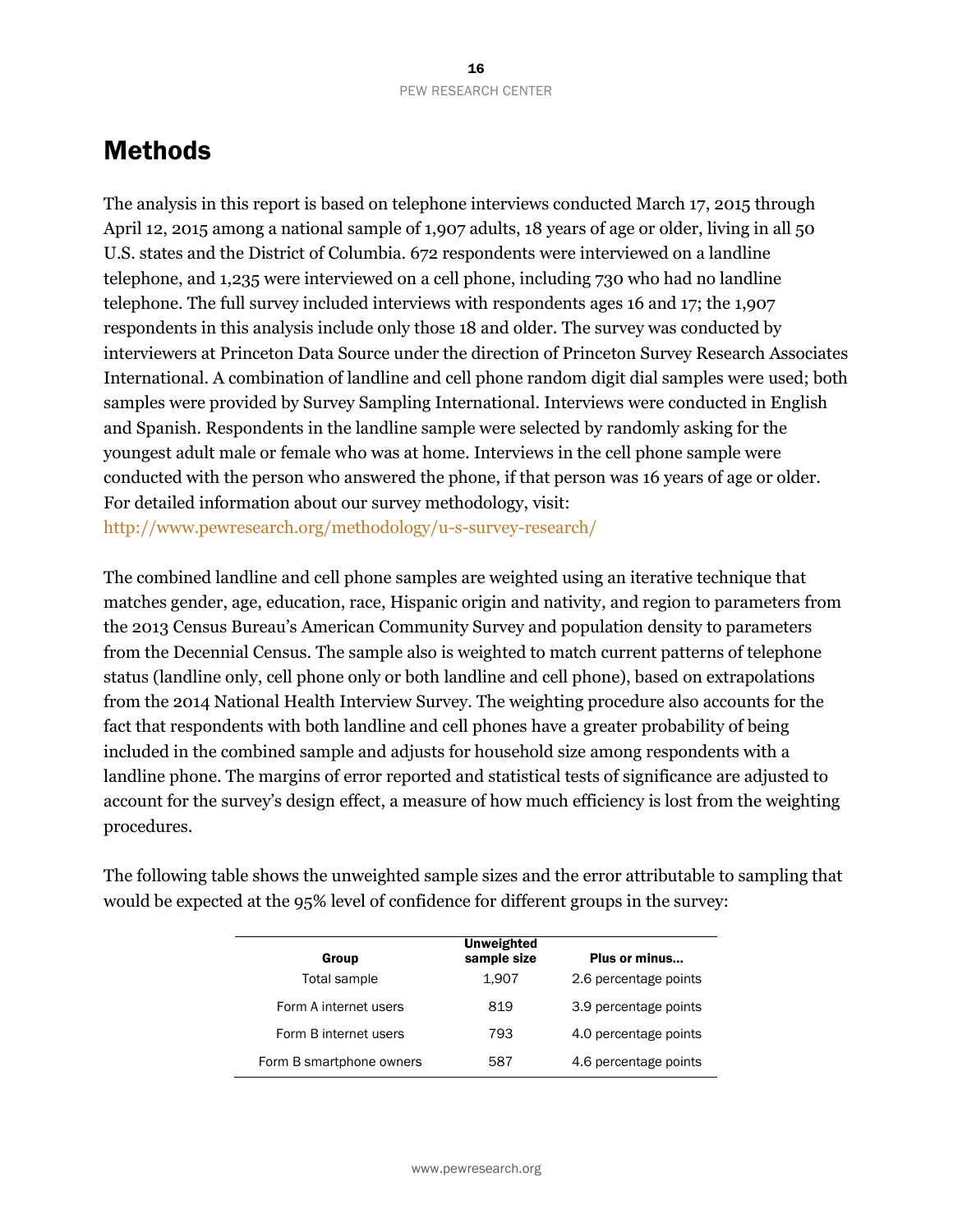Sample sizes and sampling errors for other subgroups are available upon request.

In addition to sampling error, one should bear in mind that question wording and practical difficulties in conducting surveys can introduce error or bias into the findings of opinion polls.

Pew Research Center is a nonprofit, tax-exempt 501(c)(3) organization and a subsidiary of The Pew Charitable Trusts, its primary funder.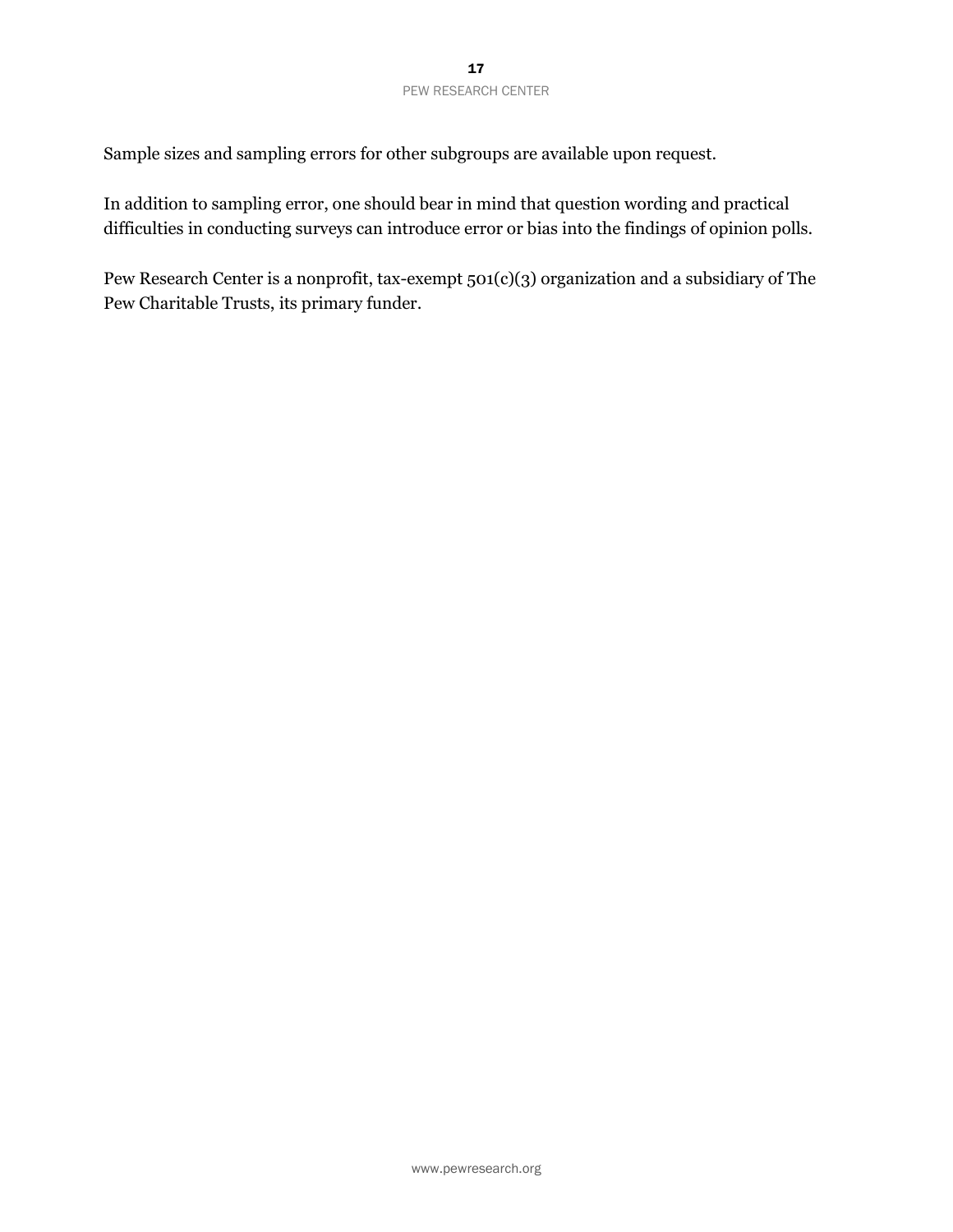# Survey Questions

 $\overline{a}$ 

**WEB1-A** Please tell me if you ever use the internet or a mobile app to do any of the following things. Do you ever use the internet or a mobile app to...[INSERT ITEM; RANDOMIZE]?<sup>3</sup>

Based on Form A internet users [N=819]

|                              | <b>TOTAL HAVE</b><br><b>EVER DONE</b><br>THIS | ----------<br><b>DID</b><br>YESTERDAY | <b>HAVE NOT</b><br><b>DONE THIS</b> | (VOL.) DON'T<br><b>KNOW</b> | (VOL.)<br><b>REFUSED</b> |
|------------------------------|-----------------------------------------------|---------------------------------------|-------------------------------------|-----------------------------|--------------------------|
| <b>Use Twitter</b>           |                                               |                                       |                                     |                             |                          |
| Current                      | 23                                            | n/a                                   | 77                                  | $\overline{0}$              | 0                        |
| September 2014 <sup>i</sup>  | 23                                            | n/a                                   | 77                                  | $\ast$                      | 0                        |
| September 2013               | 20                                            | n/a                                   | 80                                  | $\ast$                      | $\ast$                   |
| August 2013                  | 18                                            | n/a                                   | 82                                  | $\ast$                      | 0                        |
| May 2013                     | 18                                            | n/a                                   | 82                                  | $\ast$                      | $\ast$                   |
| December 2012                | 16                                            | n/a                                   | 84                                  | $\ast$                      | $\ast$                   |
| August 2012                  | 16                                            | n/a                                   | 84                                  | $\ast$                      | 0                        |
| Aug. 2-5, 2012 <sup>ii</sup> | 16                                            | n/a                                   | 84                                  | 0                           | 0                        |
| February 2012                | 15                                            | 8                                     | 85                                  | $\ast$                      | 0                        |
| August 2011                  | 12                                            | 5                                     | 88                                  | $\ast$                      | 0                        |
| May 2011                     | 13                                            | 4                                     | 87                                  | $\ast$                      | 0                        |
| January 2011                 | 10                                            | n/a                                   | 90                                  | $\ast$                      | $\ast$                   |
| December 2010                | 12                                            | n/a                                   | 88                                  | $\ast$                      | 0                        |
| November 2010                | 8                                             | $\overline{2}$                        | 92                                  | 0                           | $\ast$                   |
| Use Instagram                |                                               |                                       |                                     |                             |                          |
| Current                      | 28                                            | n/a                                   | 72                                  | $\ast$                      | 0                        |
| September 2014               | 26                                            | n/a                                   | 74                                  | 0                           | 0                        |
| August 2013                  | 17                                            | n/a                                   | 82                                  | $\ast$                      | 0                        |
| December 2012                | 13                                            | n/a                                   | 87                                  | $\ast$                      | $\mathbf 0$              |
| Aug. 2-5, 2012               | 12                                            | n/a                                   | 88                                  | $\mathbf{1}$                | 0                        |
| <b>Use Pinterest</b>         |                                               |                                       |                                     |                             |                          |
| Current                      | 31                                            | n/a                                   | 68                                  | 1                           | $\ast$                   |
| September 2014               | 28                                            | n/a                                   | 72                                  | $\ast$                      | 0                        |
| August 2013                  | 21                                            | n/a                                   | 77                                  | $\overline{2}$              | $\ast$                   |
| December 2012                | 15                                            | n/a                                   | 83                                  | $\overline{2}$              | 0                        |
| Aug. 2-5, 2012               | 12                                            | n/a                                   | 87                                  | $\mathbf{1}$                | $\ast$                   |

<sup>3</sup> From January 2005 through 2013, question wording was: "Please tell me if you ever use the internet to do any of the following things. Do you ever use the internet to...[ITEM]?" Prior to January 2005, question wording was "Please tell me if you ever do any of the following when you go online. Do you ever...[ITEM]?" Unless otherwise noted, trends are based on all internet users for that survey.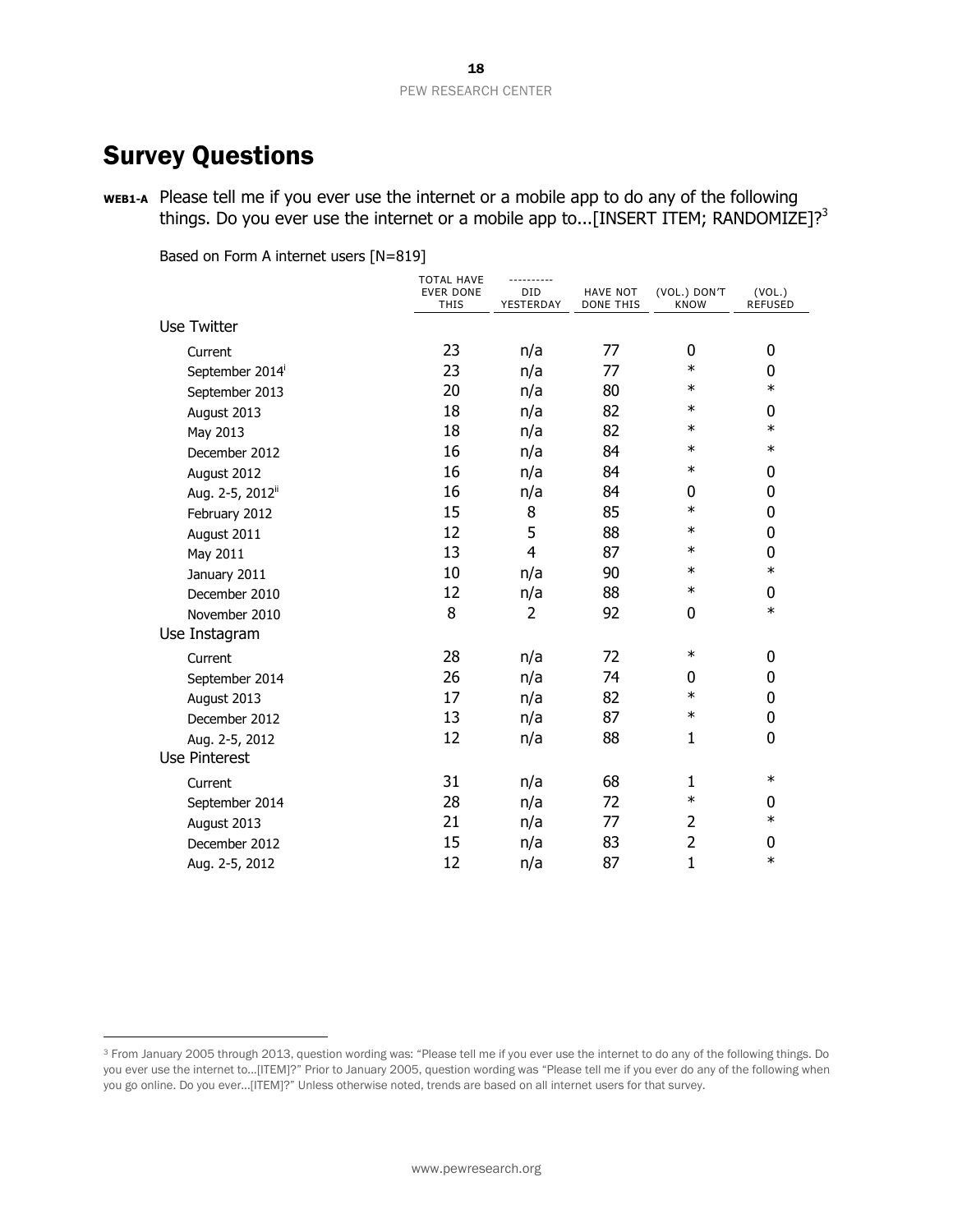#### PEW RESEARCH CENTER

| Use Facebook <sup>4</sup>       |    |     |    |        |        |
|---------------------------------|----|-----|----|--------|--------|
| Current                         | 72 | n/a | 28 |        |        |
| September 2014                  | 71 | n/a | 28 |        | $\ast$ |
| August 2013                     | 71 | n/a | 29 |        |        |
| Dec. 13-16, 2012 <sup>iii</sup> | 67 | n/a | 33 |        | $\ast$ |
| Aug. 2-5, 2012                  | 66 | n/a | 34 | $\ast$ |        |

#### Based on Form B internet users [N=793]

|                                                                                          | <b>TOTAL HAVE</b><br><b>EVER DONE</b><br><b>THIS</b> | <b>DID</b><br>YESTERDAY | <b>HAVE NOT</b><br><b>DONE THIS</b> | (VOL.) DON'T<br><b>KNOW</b> | (VOL.)<br><b>REFUSED</b> |
|------------------------------------------------------------------------------------------|------------------------------------------------------|-------------------------|-------------------------------------|-----------------------------|--------------------------|
| Use LinkedIn                                                                             |                                                      |                         |                                     |                             |                          |
| Current                                                                                  | 25                                                   | n/a                     | 74                                  | 1                           | 0                        |
| September 2014                                                                           | 28                                                   | n/a                     | 72                                  | $\ast$                      | 0                        |
| August 2013                                                                              | 22                                                   | n/a                     | 77                                  | 1                           | $\ast$                   |
| Aug. 2-5, 2012                                                                           | 20                                                   | n/a                     | 79                                  |                             | $\ast$                   |
| Use Tumblr                                                                               |                                                      |                         |                                     |                             |                          |
| Current                                                                                  | 10                                                   | n/a                     | 89                                  | 1                           | $\ast$                   |
| December 2012                                                                            | 6                                                    | n/a                     | 93                                  | 1                           | $\ast$                   |
| Aug. 2-5, 2012                                                                           | 5                                                    | n/a                     | 94                                  |                             | 0                        |
| Read or comment in a discussion<br>forum like reddit or Digg or Slashdot                 |                                                      |                         |                                     |                             |                          |
| Current                                                                                  | 15                                                   | n/a                     | 84                                  | 1                           | 0                        |
| Use messaging apps like WhatsApp,<br>Kik or iMessage                                     |                                                      |                         |                                     |                             |                          |
| Current                                                                                  | 29                                                   | n/a                     | 70                                  | $\ast$                      | $\ast$                   |
| Use an app that automatically<br>deletes the messages you send like<br>Snapchat or Wickr |                                                      |                         |                                     |                             |                          |
| Current                                                                                  | 14                                                   | n/a                     | 85                                  |                             | 0                        |

**SNS2** Thinking about the social media sites or mobile apps you use... About how often do you visit or use [INSERT ITEMS; RANDOMIZE]? [READ AS NECESSARY: Several times a day, about once a day, a few times a week, every few weeks or less often?] $5$ 

|            |     | <b>FEW</b>  |     |      | $V\cap I$<br>◡-                 |       |
|------------|-----|-------------|-----|------|---------------------------------|-------|
| TMES A     | ገNC | IMES        | FFW |      | $00N$ <sup><math>-</math></sup> | 'VOL. |
| <b>DAY</b> | DAY | <b>WEEK</b> |     | ⊤EN. | ΩW<br>'NH                       |       |
|            |     |             |     |      |                                 |       |

#### Item A: Based on Twitter users

 $\overline{a}$ 

<sup>4</sup> Dec. 13-16, 2012 trend was asked of all internet users as a standalone question: "Do you ever use Facebook?"

<sup>5</sup> September 2013 trend categories were several times a day, about once a day, 3 to 5 days a week, 1 to 2 days a week, every few weeks or less often. Results shown here for "a few times a week" combine "3 to 5 days a week" and "1 to 2 days a week."